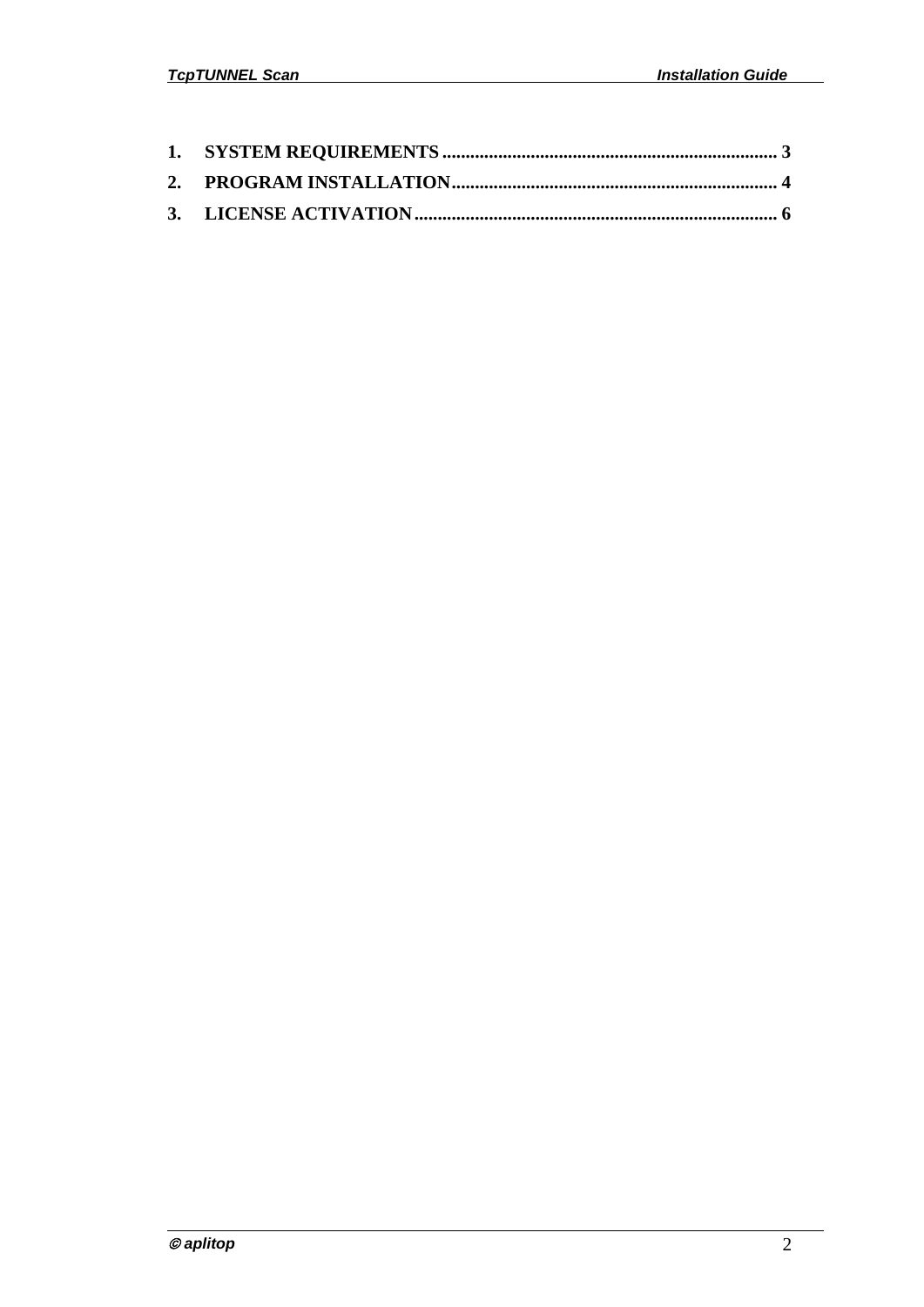## <span id="page-2-0"></span>**1. System requirements**

The minimum system requirements for running **TcpTunnel Scan** are:

| Processor               | x86                                  |
|-------------------------|--------------------------------------|
| Operating system        | Windows 10 (64 bits)                 |
| <b>GPU</b>              | OpenGL 3.0+ support                  |
| <b>RAM</b> memory       | 8 GB                                 |
| Conectivity             | <b>Bluetooth</b>                     |
| Screen resolution $(*)$ | WXGA (1280x800) with text scale 125% |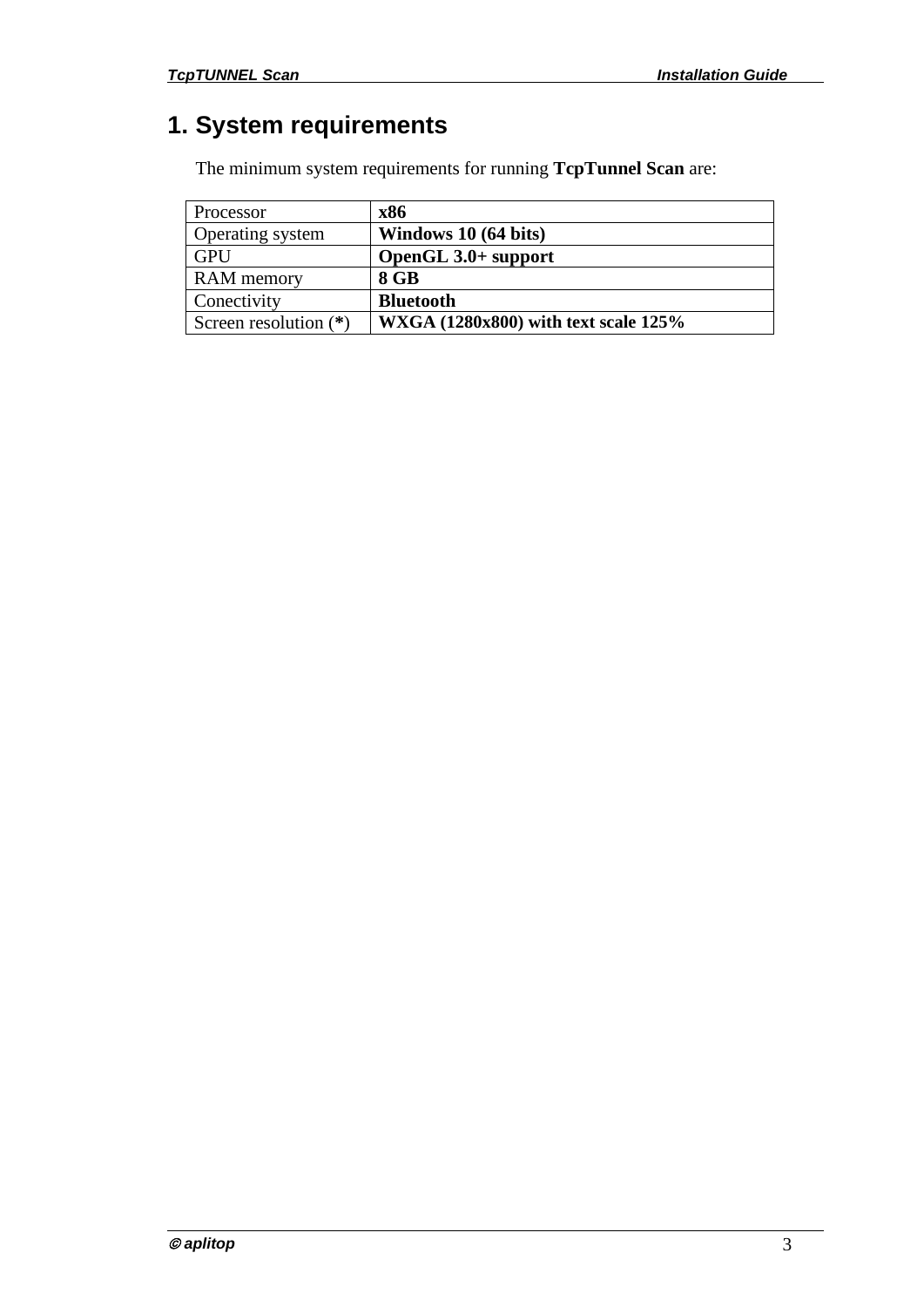## <span id="page-3-0"></span>**2. Program installation**

To install **TcpTunnel Scan** on the device, the next steps must be followed:

- Extract the zip file containing the executable program. The name of this file has the format **<date>\_tcptunnelscan\_<version>.zip**.
- Run the installation file.
- Select the language. The available options are english and spanish. Then, click *OK* button.
- Select the installation folder and click *Next* button.

| Setup - TcpTunnel SCAN 1.0                                                             |        | × |
|----------------------------------------------------------------------------------------|--------|---|
| <b>Select Destination Location</b><br>Where should TcpTunnel SCAN be installed?        |        |   |
| Setup will install TcpTunnel SCAN into the following folder.                           |        |   |
| To continue, click Next. If you would like to select a different folder, click Browse. |        |   |
| C:\Program Files (x86)\Aplitop\TcpTunnelSCAN_10                                        | Browse |   |
|                                                                                        |        |   |
|                                                                                        |        |   |
|                                                                                        |        |   |
|                                                                                        |        |   |
| At least 45,5 MB of free disk space is required.                                       |        |   |
| Next                                                                                   | Cancel |   |

- Select the Windows Start Menu folder and click *Next* button.

| Setup - TcpTunnel SCAN 1.0                                                           |        | × |
|--------------------------------------------------------------------------------------|--------|---|
| <b>Select Start Menu Folder</b><br>Where should Setup place the program's shortcuts? |        |   |
| ۶<br>Setup will create the program's shortcuts in the following Start Menu folder.   |        |   |
| To continue, dick Next. If you would like to select a different folder, dick Browse. |        |   |
| Aplitop\TcpTunnel SCAN 1.0                                                           | Browse |   |
|                                                                                      |        |   |
|                                                                                      |        |   |
|                                                                                      |        |   |
|                                                                                      |        |   |
| Don't create a Start Menu folder                                                     |        |   |
| Next<br>$<$ Back                                                                     | Cancel |   |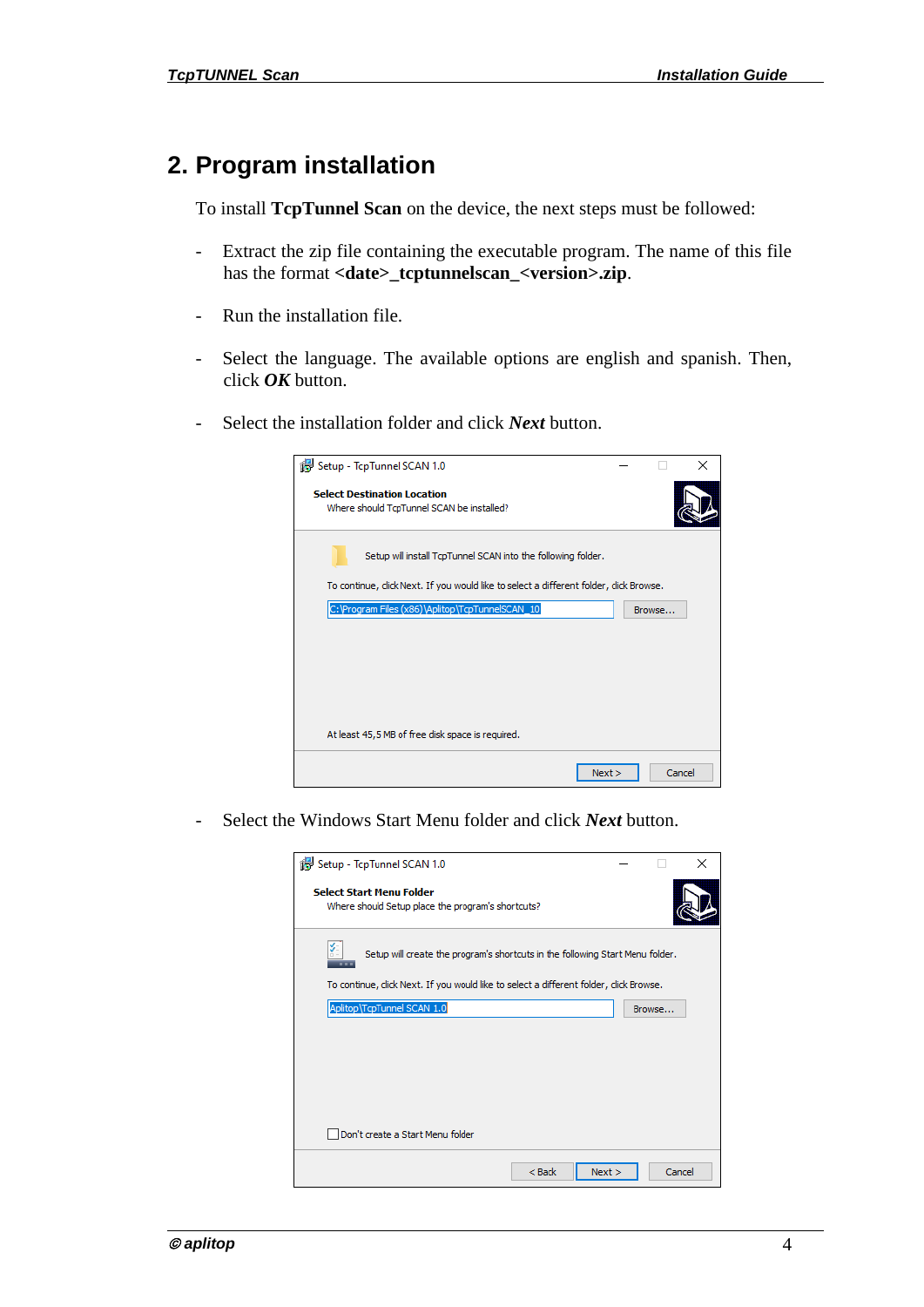- Click *Install* button.



- Click *Finish* button to restart the computer.



- A shortcut to the program will created in **Aplitop** folder, within Windows Start Menu, and on the desktop.